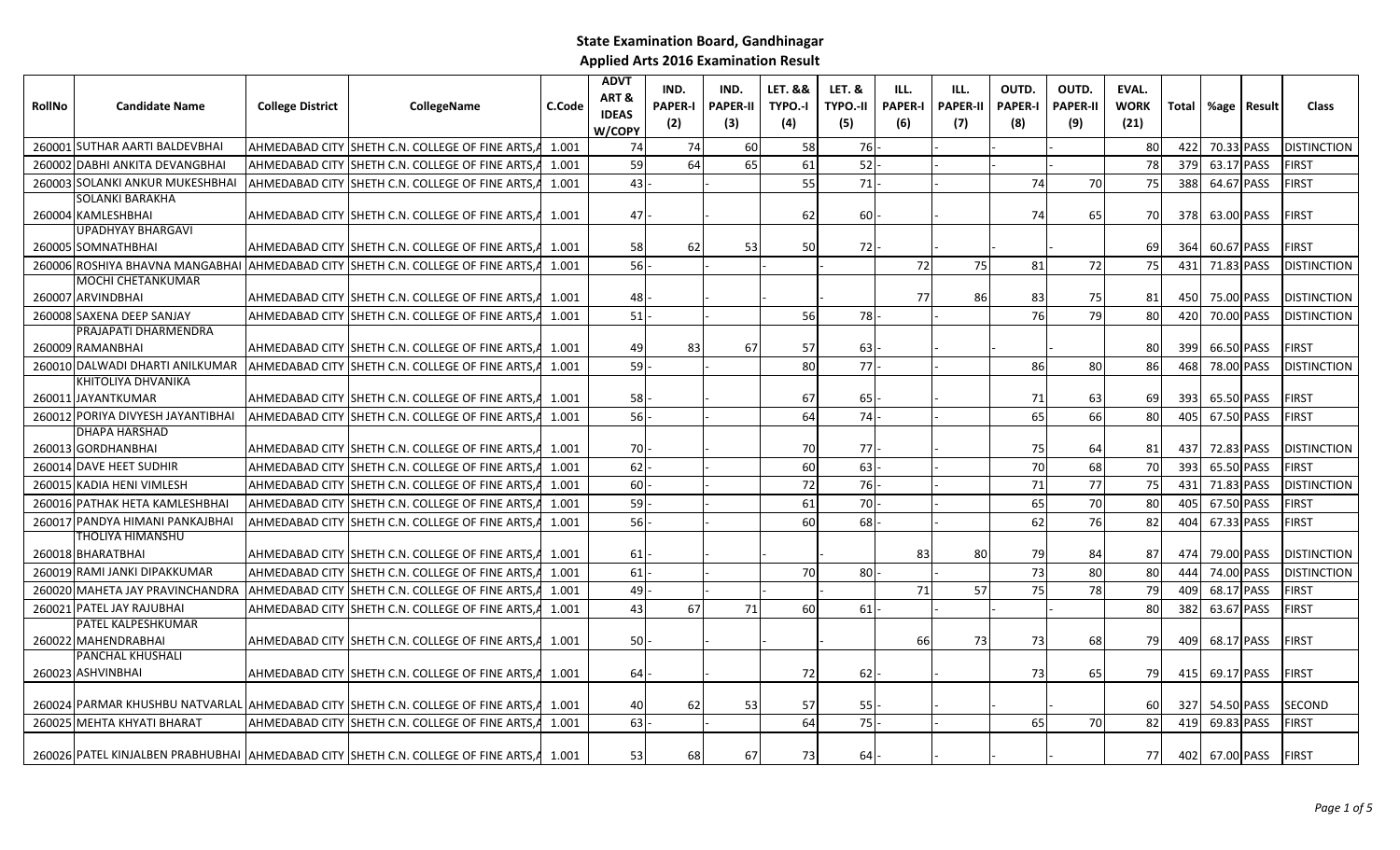| <b>RollNo</b> | <b>Candidate Name</b>                       | <b>College District</b> | <b>CollegeName</b>                                                                        | C.Code | <b>ADVT</b><br>ART&<br><b>IDEAS</b><br>W/COPY | IND.<br><b>PAPER-I</b><br>(2) | IND.<br><b>PAPER-II</b><br>(3) | <b>LET. &amp;&amp;</b><br>TYPO.-I<br>(4) | <b>LET. &amp;</b><br><b>TYPO.-II</b><br>(5) | ILL.<br><b>PAPER-I</b><br>(6) | ILL.<br><b>PAPER-II</b><br>(7) | OUTD.<br><b>PAPER-I</b><br>(8) | OUTD.<br><b>PAPER-II</b><br>(9) | EVAL.<br><b>WORK</b><br>(21) |         | Total %age | Result      | <b>Class</b>       |
|---------------|---------------------------------------------|-------------------------|-------------------------------------------------------------------------------------------|--------|-----------------------------------------------|-------------------------------|--------------------------------|------------------------------------------|---------------------------------------------|-------------------------------|--------------------------------|--------------------------------|---------------------------------|------------------------------|---------|------------|-------------|--------------------|
|               | 260027 MISHRA LEKHA AJAY                    |                         | AHMEDABAD CITY SHETH C.N. COLLEGE OF FINE ARTS,                                           | 1.001  | 52                                            |                               |                                | 62                                       | 54                                          |                               |                                | 67                             | 58                              | <b>55</b>                    | 348     | 58.00 PASS |             | <b>SECOND</b>      |
| 260028        | PANCHAL MAITRY BAIJOO                       |                         | AHMEDABAD CITY SHETH C.N. COLLEGE OF FINE ARTS                                            | 1.001  | 67                                            |                               |                                | 78                                       | 71                                          |                               |                                | 74                             | 70                              | 83                           | 443     | 73.83 PASS |             | <b>DISTINCTION</b> |
|               |                                             |                         | 260029 NAYAK MAYUR ARVINDKUMAR AHMEDABAD CITY SHETH C.N. COLLEGE OF FINE ARTS, 4 1.001    |        | 40                                            | 61                            | 52                             | 57                                       | 61                                          |                               |                                |                                |                                 | <b>79</b>                    | 350I    | 58.33 PASS |             | <b>SECOND</b>      |
|               | VADHEL MAYURKUMAR<br>260030 NAGJIBHAI       |                         | AHMEDABAD CITY SHETH C.N. COLLEGE OF FINE ARTS, 4 1.001                                   |        | 64                                            |                               |                                |                                          |                                             | 80                            | 75                             | 75                             | 63                              | 83                           | 440     | 73.33 PASS |             | <b>DISTINCTION</b> |
| 260031        | <b>ADHVARYU MEETI</b><br><b>TARALKUMAR</b>  |                         | AHMEDABAD CITY SHETH C.N. COLLEGE OF FINE ARTS, 4 1.001                                   |        | 49                                            |                               |                                | 50                                       | 75                                          |                               |                                | 67                             | 76                              | 80                           | 397     | 66.17 PASS |             | <b>FIRST</b>       |
|               | <b>SHUKAL MINAL</b>                         |                         | 260032 PRAJAPATI MEHUL DINESHBHAI AHMEDABAD CITY SHETH C.N. COLLEGE OF FINE ARTS, 4 1.001 |        | 45                                            |                               |                                | 56                                       | <b>75</b>                                   |                               |                                | 85                             | 76                              | 851                          | 422     | 70.33 PASS |             | <b>DISTINCTION</b> |
|               | 260033 NARENDRABHAI                         |                         | AHMEDABAD CITY SHETH C.N. COLLEGE OF FINE ARTS, 4 1.001                                   |        | 42                                            | 68                            | 55                             |                                          |                                             |                               |                                | 80                             | 67                              | 81                           | 393     | 65.50 PASS |             | <b>FIRST</b>       |
|               | PRAJAPATI MITESH<br>260034 SHANKARBHAI      |                         | AHMEDABAD CITY ISHETH C.N. COLLEGE OF FINE ARTS.A                                         | 1.001  | 65                                            |                               |                                | 81                                       | 72                                          |                               |                                | 78                             | 64                              | 81                           | 441     | 73.50 PASS |             | <b>DISTINCTION</b> |
|               | AMRUTIA NIKUNJKUMAR<br>260035 HARJIBHAI     |                         | AHMEDABAD CITY SHETH C.N. COLLEGE OF FINE ARTS, A                                         | 1.001  | 55                                            |                               |                                | 74                                       | 72                                          |                               |                                | 72                             | 70                              | 84                           | 427     | 71.17 PASS |             | <b>DISTINCTION</b> |
| 260036        | KATIRA NILESH DANABHAI                      |                         | AHMEDABAD CITY SHETH C.N. COLLEGE OF FINE ARTS                                            | 1.001  | 71                                            |                               |                                |                                          |                                             | 75                            | 60                             | 69                             | 71                              | 83                           | 429     | 71.50 PASS |             | <b>DISTINCTION</b> |
| 260037        | <b>JOSHI NIRALI HIRENBHAI</b>               |                         | AHMEDABAD CITY SHETH C.N. COLLEGE OF FINE ARTS,                                           | 1.001  | 70                                            |                               |                                | 60                                       | 75                                          |                               |                                | 68                             | 70                              | 82                           | 425     | 70.83 PASS |             | <b>DISTINCTION</b> |
|               | <b>MAKADIA PARTH</b>                        |                         |                                                                                           |        |                                               |                               |                                |                                          |                                             |                               |                                |                                |                                 |                              |         |            |             |                    |
| 260038        | <b>SUKETUKUMAR</b>                          |                         | AHMEDABAD CITY SHETH C.N. COLLEGE OF FINE ARTS,                                           | 1.001  | 57                                            | 76I                           | 61                             |                                          |                                             | 82                            | 77                             |                                |                                 | 81                           | 434     | 72.33 PASS |             | <b>DISTINCTION</b> |
| 260039        | <b>GAUR PRATISHRIYA RAJESH</b>              |                         | AHMEDABAD CITY SHETH C.N. COLLEGE OF FINE ARTS                                            | 1.001  | 69                                            |                               |                                | 55                                       | 68                                          |                               |                                | 69                             | 69                              | 76                           | 406     | 67.67 PASS |             | <b>FIRST</b>       |
| 260040        | VAGADIYA PRIYA NARANBHAI                    |                         | AHMEDABAD CITY SHETH C.N. COLLEGE OF FINE ARTS                                            | 1.001  | 76                                            |                               |                                |                                          |                                             | 83                            | 82                             | 76                             | 85                              | 89                           | 491     | 81.83 PASS |             | <b>DISTINCTION</b> |
|               | PARMAR RAJNIKANT<br>260041 VASANTBHAI       |                         | AHMEDABAD CITY SHETH C.N. COLLEGE OF FINE ARTS,                                           | 1.001  | 60                                            |                               |                                |                                          |                                             | 56                            | 52                             | 81                             | 82                              | 75I                          | 406     | 67.67 PASS |             | <b>FIRST</b>       |
|               | RAMOLIYA RAKESH<br>260042 MAGANBHAI         |                         | AHMEDABAD CITY SHETH C.N. COLLEGE OF FINE ARTS, 4 1.001                                   |        | 46                                            | 74                            | 62                             | 65                                       | <b>75</b>                                   |                               |                                |                                |                                 | 77                           | 399     | 66.50 PASS |             | <b>FIRST</b>       |
| 260043        | SUTHAR RAVIKUMAR<br><b>VINODKUMAR</b>       |                         | AHMEDABAD CITY SHETH C.N. COLLEGE OF FINE ARTS.                                           | 1.001  | 54                                            | 65                            | 73                             | 64                                       | 78                                          |                               |                                |                                |                                 | 80                           | 414     | 69.00 PASS |             | <b>FIRST</b>       |
| 260044        | PATEL RITA PRAHLADBHAI                      |                         | AHMEDABAD CITY SHETH C.N. COLLEGE OF FINE ARTS                                            | 1.001  | 41                                            | 76                            | 66                             |                                          |                                             |                               |                                | 90                             | 74                              | 81                           | 428     | 71.33 PASS |             | <b>DISTINCTION</b> |
| 260045        | <b>VAGHELA SANKET KANTILAL</b>              |                         | AHMEDABAD CITY SHETH C.N. COLLEGE OF FINE ARTS                                            | 1.001  | 50                                            | 61                            | 54                             | 71                                       | 58                                          |                               |                                |                                |                                 | 83                           | 377     | 62.83 PASS |             | <b>FIRST</b>       |
|               | SHAH SHACHI<br>260046 BHADRESHKUMAR         |                         | AHMEDABAD CITY SHETH C.N. COLLEGE OF FINE ARTS, A                                         | 1.001  | 72                                            |                               |                                | 82                                       | 70                                          |                               |                                | 76                             | 65                              | 83                           | 448     | 74.67 PASS |             | <b>DISTINCTION</b> |
|               |                                             |                         | 260047 PANCHAL SHAILJA RAJESHBHAI AHMEDABAD CITY SHETH C.N. COLLEGE OF FINE ARTS,         | 1.001  | 57                                            |                               |                                | 60                                       | 54                                          |                               |                                | 60                             | 62                              | 81                           | 374     | 62.33 PASS |             | <b>FIRST</b>       |
|               | VIRAMGAMA SHEKHARKUMAR<br>260049 VASANTBHAI |                         | AHMEDABAD CITY ISHETH C.N. COLLEGE OF FINE ARTS.A 1.001                                   |        | 67                                            | 67                            | 60                             | 56                                       | 68                                          |                               |                                |                                |                                 | 80                           | $398 -$ |            | <b>PASS</b> | <b>FIRST</b>       |
| 260050        | <b>THAKOR SNEHA DINESHBHAI</b>              |                         | AHMEDABAD CITY SHETH C.N. COLLEGE OF FINE ARTS                                            | 1.001  | 40                                            | 71                            | 53                             |                                          |                                             |                               |                                | 70                             | 72                              | 79                           | 385     | 64.17 PASS |             | <b>FIRST</b>       |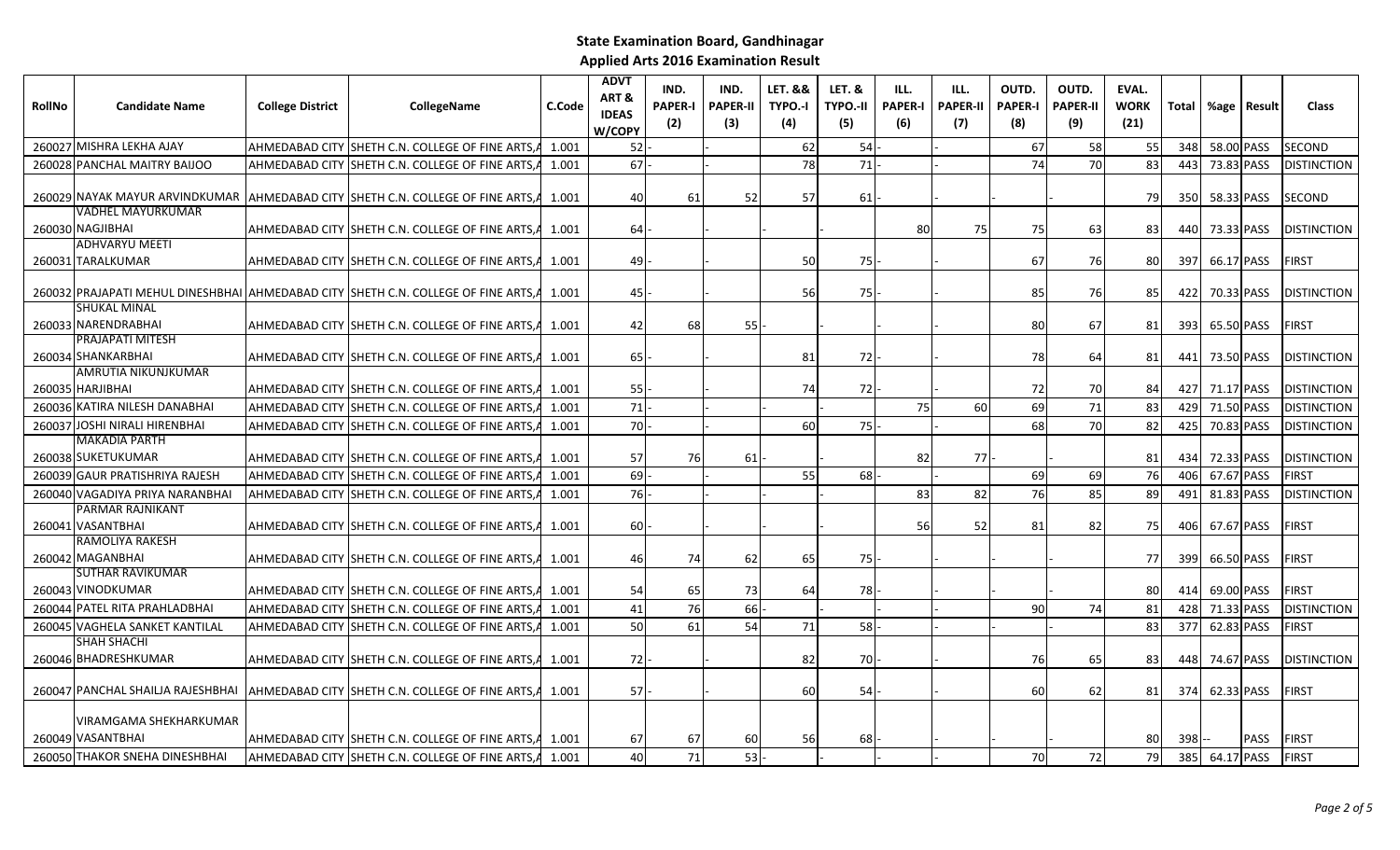| <b>RollNo</b> | <b>Candidate Name</b>             | <b>College District</b> | CollegeName                                                                        | C.Code | <b>ADVT</b><br>ART&<br><b>IDEAS</b><br>W/COPY | IND.<br><b>PAPER-I</b><br>(2) | IND.<br><b>PAPER-II</b><br>(3) | <b>LET. &amp;&amp;</b><br>TYPO.-I<br>(4) | LET. &<br><b>TYPO.-II</b><br>(5) | ILL.<br><b>PAPER-I</b><br>(6) | ILL.<br><b>PAPER-II</b><br>(7) | OUTD.<br><b>PAPER-I</b><br>(8) | OUTD.<br><b>PAPER-II</b><br>(9) | EVAL.<br><b>WORK</b><br>(21) | <b>Total</b> | %age   Result | <b>Class</b>       |
|---------------|-----------------------------------|-------------------------|------------------------------------------------------------------------------------|--------|-----------------------------------------------|-------------------------------|--------------------------------|------------------------------------------|----------------------------------|-------------------------------|--------------------------------|--------------------------------|---------------------------------|------------------------------|--------------|---------------|--------------------|
|               |                                   |                         |                                                                                    |        |                                               |                               |                                |                                          |                                  |                               |                                |                                |                                 |                              |              |               |                    |
|               | 260051 ZALA TEJPALSINH VAKHATSINH |                         | AHMEDABAD CITY SHETH C.N. COLLEGE OF FINE ARTS, A                                  | 1.001  | 62                                            |                               |                                |                                          |                                  | 75                            | 70                             | 82                             | 86                              | 84                           | 459          | 76.50 PASS    | <b>DISTINCTION</b> |
|               | 260052 MORI VIDHI HITESHBHAI      |                         | AHMEDABAD CITY ISHETH C.N. COLLEGE OF FINE ARTS.A                                  | 1.001  | 43                                            |                               |                                | 62                                       | 72                               |                               |                                | 61                             | 65                              | 81                           | 384          | 64.00 PASS    | <b>FIRST</b>       |
|               | 260053 TRIVEDI VIDHI VIMAL        |                         | AHMEDABAD CITY SHETH C.N. COLLEGE OF FINE ARTS.A                                   | 1.001  | 62                                            | 60                            | 65                             | 50                                       | 56                               |                               |                                |                                |                                 | 80                           | 373          | 62.17 PASS    | FIRST              |
|               | HINDUSTANI VIRALSNEHA             |                         |                                                                                    |        |                                               |                               |                                |                                          |                                  |                               |                                |                                |                                 |                              |              |               |                    |
|               | 260054 MEHULKUMAR                 |                         | AHMEDABAD CITY  SHETH C.N. COLLEGE OF FINE ARTS,A                                  | 1.001  | 64 I                                          |                               |                                | 54                                       | 67                               |                               |                                | 69                             | 70                              | 60                           | 384          | 64.00 PASS    | <b>IFIRST</b>      |
|               |                                   |                         | 260055 GUPTA VISHALKUMAR MOTILAL AHMEDABAD CITY SHETH C.N. COLLEGE OF FINE ARTS, A | 1.001  | 49                                            |                               |                                | 63                                       | 54                               |                               |                                | 69                             | 70I                             | 82                           | 387          | 64.50 PASS    | <b>FIRST</b>       |
|               |                                   |                         | 260056 SONI VISHWA SHAILESHKUMAR AHMEDABAD CITY SHETH C.N. COLLEGE OF FINE ARTS, A | 1.001  | 53                                            | 63                            | <b>59</b>                      |                                          |                                  |                               |                                | 74                             | 81                              | 76                           | 406          | 67.67 PASS    | <b>FIRST</b>       |
|               | 260057 SHIRKE AJIT PRAKASH        |                         | AHMEDABAD RURASMT R.V.SHAH COLLEGE OF FINE ART                                     | 2.009  | 47                                            |                               |                                |                                          |                                  | 81                            | 76                             | 84                             | 70                              | 80                           | 438          | 73.00 PASS    | <b>DISTINCTION</b> |
|               | <b>MANDOWARA DIPAKKUMAR</b>       |                         |                                                                                    |        |                                               |                               |                                |                                          |                                  |                               |                                |                                |                                 |                              |              |               |                    |
|               | 260058 KAILASHCHANDRA             |                         | AHMEDABAD RURASMT R.V.SHAH COLLEGE OF FINE ART                                     | 2.009  | 44                                            |                               |                                |                                          |                                  | 61                            | 60                             | 73                             | 58                              | 71                           | 367          | 61.17 PASS    | <b>FIRST</b>       |
|               | <b>VAGHELA HIMA</b>               |                         |                                                                                    |        |                                               |                               |                                |                                          |                                  |                               |                                |                                |                                 |                              |              |               |                    |
|               | 260059 GHANSHYAMSINH              |                         | AHMEDABAD RURASMT R.V.SHAH COLLEGE OF FINE ART                                     | 2.009  | <b>541</b>                                    |                               |                                |                                          |                                  | 67                            | 57                             | 84                             | 64                              | 55                           | 381          | 63.50 PASS    | <b>IFIRST</b>      |
|               | <b>PARMAR JAGRUTIBEN</b>          |                         |                                                                                    |        |                                               |                               |                                |                                          |                                  |                               |                                |                                |                                 |                              |              |               |                    |
|               | 260060 MANSUKHBHAI                |                         | AHMEDABAD RURASMT R.V.SHAH COLLEGE OF FINE AR I                                    | 2.009  | 47                                            |                               |                                |                                          |                                  | 62                            | 56                             | 78                             | 76                              | 77                           | 396          | 66.00 PASS    | <b>FIRST</b>       |
|               | <b>PATEL KAUSHIKKUMAR</b>         |                         |                                                                                    |        |                                               |                               |                                |                                          |                                  |                               |                                |                                |                                 |                              |              |               |                    |
|               | 260061 JASHAVANTBHAI              |                         | AHMEDABAD RURASMT R.V.SHAH COLLEGE OF FINE ART                                     | 2.009  | 50                                            |                               |                                |                                          |                                  | 72                            | 60                             | 75                             | 65                              | 78                           | 400          | 66.67 PASS    | <b>IFIRST</b>      |
|               | SADIWALA KHUSHBU                  |                         |                                                                                    |        |                                               |                               |                                |                                          |                                  |                               |                                |                                |                                 |                              |              |               |                    |
|               | 260062 PRAGNESHKUMAR              |                         | AHMEDABAD RURASMT R.V.SHAH COLLEGE OF FINE ART                                     | 2.009  | 55                                            |                               |                                |                                          |                                  | 56                            | 60                             | 64                             | 65                              | 76                           | 376          | 62.67 PASS    | <b>FIRST</b>       |
|               | 260063 SHAH MANUSHI CHIRAGBHAI    |                         | AHMEDABAD RURASMT R.V.SHAH COLLEGE OF FINE ART                                     | 2.009  | 49                                            |                               |                                |                                          |                                  | 63                            | 54                             | 73                             | 63                              | 78                           | 380          | 63.33 PASS    | <b>FIRST</b>       |
|               | 260064 BHATT MAULIK HARESHBHAI    |                         | AHMEDABAD RURASMT R.V.SHAH COLLEGE OF FINE ART                                     | 2.009  | 45                                            |                               |                                |                                          |                                  | 56                            | 57                             | 73                             | 64                              | 77                           | 372          | 62.00 PASS    | FIRST              |
|               | CHHAYANI NIKUL                    |                         |                                                                                    |        |                                               |                               |                                |                                          |                                  |                               |                                |                                |                                 |                              |              |               |                    |
|               | 260065 SHAMBHOOBHAI               |                         | AHMEDABAD RURASMT R.V.SHAH COLLEGE OF FINE AR I                                    | 2.009  | 47                                            |                               |                                |                                          |                                  | 58                            | 70                             | 88                             | 64                              | 80                           | 407          | 67.83 PASS    | <b>FIRST</b>       |
|               | THAKKAR PAYALBEN                  |                         |                                                                                    |        |                                               |                               |                                |                                          |                                  |                               |                                |                                |                                 |                              |              |               |                    |
|               | 260066 KIRTIKUMAR                 |                         | AHMEDABAD RURASMT R.V.SHAH COLLEGE OF FINE ART                                     | 2.009  | 45                                            |                               |                                |                                          |                                  | 60                            | 57                             | 70                             | 58                              | 55                           | 345          | 57.50 PASS    | <b>SECOND</b>      |
|               | 260067 SHAH PRIYAL JAYESHBHAI     |                         | AHMEDABAD RURASMT R.V.SHAH COLLEGE OF FINE ART                                     | 2.009  | 46                                            |                               |                                |                                          |                                  | 61                            | 51                             | 63                             | 60                              | 51                           | 332          | 55.33 PASS    | <b>SECOND</b>      |
|               | 260068 THAKKAR PRIYANKA RAJUBHAI  |                         | AHMEDABAD RURASMT R.V.SHAH COLLEGE OF FINE ART                                     | 2.009  | <b>50</b>                                     |                               |                                |                                          |                                  | 67                            | 54                             | 76                             | 63                              | 72                           | 382          | 63.67 PASS    | <b>FIRST</b>       |
|               | <b>KHATRI RUPESH</b>              |                         |                                                                                    |        |                                               |                               |                                |                                          |                                  |                               |                                |                                |                                 |                              |              |               |                    |
|               | 260069 LAXMINARAYAN               |                         | AHMEDABAD RURASMT R.V.SHAH COLLEGE OF FINE ART                                     | 2.009  | 51                                            |                               |                                |                                          |                                  | 72                            | <b>75</b>                      | 78                             | 68                              | 52                           | 396          | 66.00 PASS    | <b>IFIRST</b>      |
|               | <b>KAPATEL SNEHA</b>              |                         |                                                                                    |        |                                               |                               |                                |                                          |                                  |                               |                                |                                |                                 |                              |              |               |                    |
|               | 260070 GHANSHYAMKUMAR             |                         | AHMEDABAD RURASMT R.V.SHAH COLLEGE OF FINE ART                                     | 2.009  | 61                                            |                               |                                |                                          |                                  | 60                            | 56                             | 77                             | 75 l                            | 73                           | 402          | 67.00 PASS    | <b>FIRST</b>       |

260071 KAPADIA VACHA KETANKUMAR AHMEDABAD RURALSMT R.V.SHAH COLLEGE OF FINE ARTS,DHOLKA,AHMEDABAD-387810 AHMEDABAD-RURAL 2.009 <sup>61</sup> - - - - <sup>80</sup> <sup>65</sup> <sup>77</sup> <sup>76</sup> <sup>76</sup> <sup>435</sup> 72.50 PASS DISTINCTION

AHMEDABAD CITY SHETH C.N. COLLEGE OF FINE ARTS, $A$  1.001  $\begin{vmatrix} 64 & 80 & 77 \\ 80 & 77 & -1 \end{vmatrix}$  - - - - - - - - 70 77 78 446 74.33 PASS DISTINCTION

260072 MAHENDRASINHRAJ ANIRUDDHA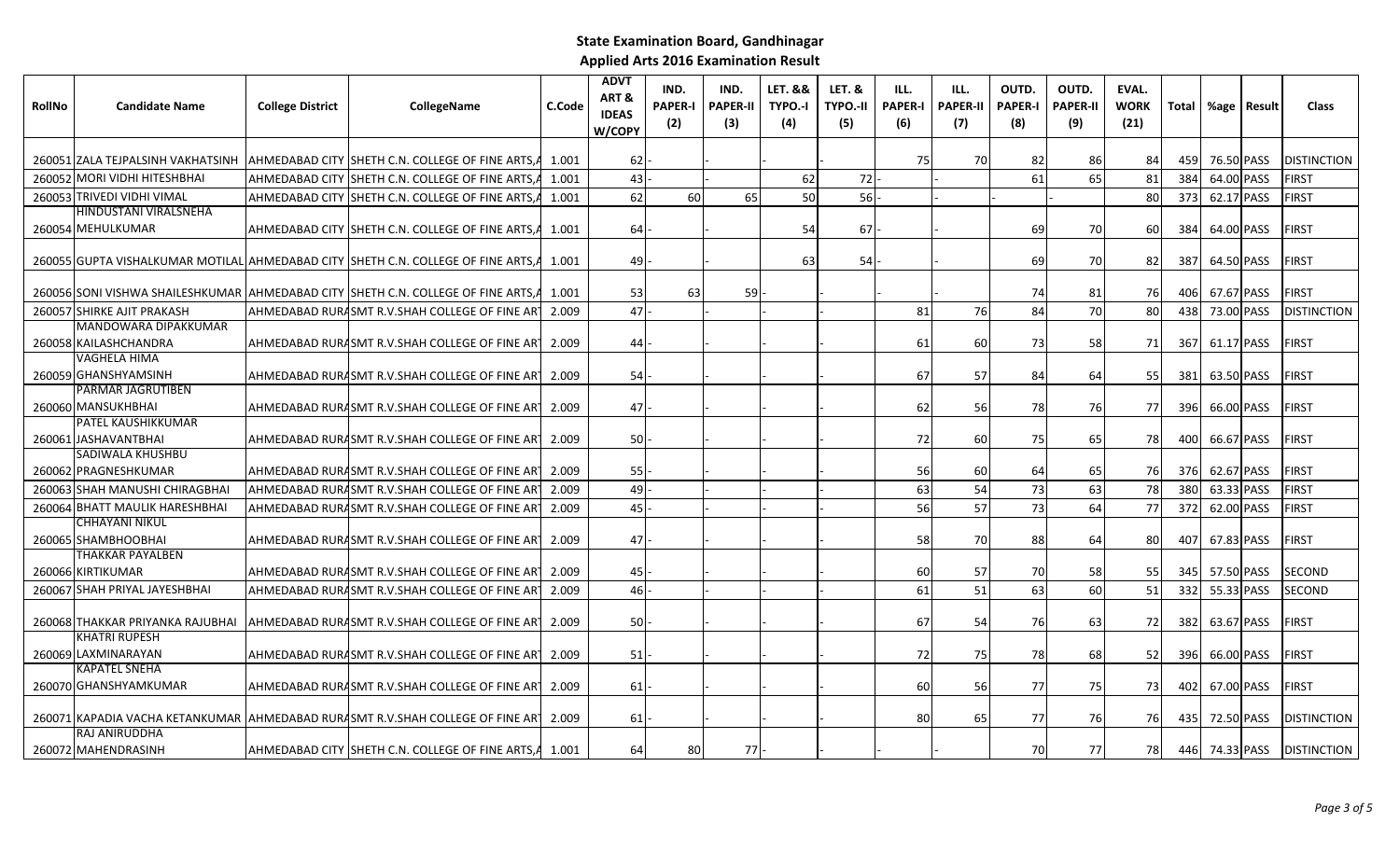| <b>PAPER-I</b><br><b>PAPER-II</b><br>TYPO.-I<br><b>TYPO.-II</b><br><b>Candidate Name</b><br>CollegeName<br>C.Code<br><b>RollNo</b><br><b>College District</b><br><b>IDEAS</b><br>(3)<br>(2)<br>(4)<br>(5)<br>W/COPY | ILL.<br><b>PAPER-II</b><br><b>PAPER-I</b><br>(6)<br>(7) | OUTD.<br><b>PAPER-I</b><br>(8) | OUTD.<br><b>PAPER-II</b><br>(9) | EVAL.<br><b>WORK</b><br>(21) |              | Total %age     | Result     | <b>Class</b>       |
|---------------------------------------------------------------------------------------------------------------------------------------------------------------------------------------------------------------------|---------------------------------------------------------|--------------------------------|---------------------------------|------------------------------|--------------|----------------|------------|--------------------|
| <b>DIWAN ALTAFSHAH</b>                                                                                                                                                                                              |                                                         |                                |                                 |                              |              |                |            |                    |
| 260073 JAMALSHAHIMAMSHAH<br><b>NAVSARI</b><br>B.A.MEHTA KALAMAHAVIDHYALAYA 26.013<br>60                                                                                                                             | 71<br>70                                                | 74                             | 75                              | 64                           | 414          | 69.00 PASS     |            | <b>FIRST</b>       |
| PATEL AVANTIKABAHEN                                                                                                                                                                                                 |                                                         |                                |                                 |                              |              |                |            |                    |
| 260074 CHANDRAKANT<br><b>NAVSARI</b><br>B.A.MEHTA KALAMAHAVIDHYALAYA 26.013<br>68<br>87<br>85                                                                                                                       | 75<br>75                                                |                                |                                 | 85                           | 475          |                | 79.17 PASS | <b>DISTINCTION</b> |
| 72<br>58<br>89<br>260075 NARLE BAPU RAMESH<br><b>NAVSARI</b><br><b>B.A.MEHTA KALAMAHAVIDHYALAY</b><br>26.013                                                                                                        | 80<br>86                                                |                                |                                 | 88                           | 473          | 78.83 PASS     |            | <b>DISTINCTION</b> |
| VASAVA BHAVESHBHAI<br>260076 FAKIRBHAI<br>60<br><b>NAVSARI</b><br>B.A.MEHTA KALAMAHAVIDHYALAYA 26.013                                                                                                               | 66<br>76                                                | 77                             | 70                              | 76                           | 425          | 70.83 PASS     |            | <b>DISTINCTION</b> |
| JADHAV BHAVESHKUMAR                                                                                                                                                                                                 |                                                         |                                |                                 |                              |              |                |            |                    |
| 260077 RAMESHBHAI<br>53<br>84<br>80<br>78<br><b>NAVSARI</b><br>B.A.MEHTA KALAMAHAVIDHYALAYA 26.013<br>86                                                                                                            |                                                         |                                |                                 | 80                           | 461          |                | 76.83 PASS | <b>DISTINCTION</b> |
| 74<br>71<br>75<br>260078 PATEL BHAVIK SURESHBHAI<br><b>NAVSARI</b><br>B.A.MEHTA KALAMAHAVIDHYALAYA 26.013                                                                                                           | 68<br>76                                                |                                |                                 | 78                           | 442          | 73.67 PASS     |            | <b>DISTINCTION</b> |
| TANDEL GAURAVKUMAR                                                                                                                                                                                                  |                                                         |                                |                                 |                              |              |                |            |                    |
| 260079 DHARAMSINHBHAI<br>79<br>68<br>60<br><b>NAVSARI</b><br>B.A.MEHTA KALAMAHAVIDHYALAYA 26.013<br>62<br>78                                                                                                        |                                                         |                                |                                 | 86                           | 4331         | 72.17 PASS     |            | <b>DISTINCTION</b> |
| <b>MISTRY GAYATRIBEN</b>                                                                                                                                                                                            |                                                         |                                |                                 |                              |              |                |            |                    |
| 260080 MOHANBHAI<br>81<br>77<br>78<br>60<br><b>NAVSARI</b><br>B.A.MEHTA KALAMAHAVIDHYALAYA 26.013<br>74                                                                                                             |                                                         |                                |                                 | 85                           | 455          | 75.83 PASS     |            | <b>DISTINCTION</b> |
| <b>BHOYA HINALBEN</b>                                                                                                                                                                                               |                                                         |                                |                                 |                              |              |                |            |                    |
| 260081 KHANDUBHAI<br><b>NAVSARI</b><br>B.A.MEHTA KALAMAHAVIDHYALAYA 26.013<br>78<br>81<br>84<br>68<br>56                                                                                                            |                                                         |                                |                                 | 88                           | 455          | 75.83 PASS     |            | <b>DISTINCTION</b> |
| 53<br>81<br><b>LAD HINALIBEN SUMANBHAI</b><br><b>80</b><br>80<br>80<br>260082<br><b>NAVSARI</b><br><b>B.A.MEHTA KALAMAHAVIDHYALAY</b><br>26.013                                                                     |                                                         |                                |                                 | 80                           | 454          | 75.67 PASS     |            | <b>DISTINCTION</b> |
| 260083 PATEL HIRENKUMAR DILIPBHAI<br><b>NAVSARI</b><br>B.A.MEHTA KALAMAHAVIDHYALAYA 26.013<br>64                                                                                                                    | 68<br>61                                                | 73                             | 80                              | 72                           | 418          | 69.67 PASS     |            | <b>FIRST</b>       |
| 260084 NAYAK JAYPALBHAI KANTIBHAI<br>B.A.MEHTA KALAMAHAVIDHYALAYA 26.013<br>64<br>63<br>51<br>76<br>65<br><b>NAVSARI</b>                                                                                            |                                                         |                                |                                 | 60                           | 379          | 63.17 PASS     |            | <b>FIRST</b>       |
| PAREKH KIRANKUMAR                                                                                                                                                                                                   |                                                         |                                |                                 |                              |              |                |            |                    |
| 260085 KAUSHIKBHAI<br><b>NAVSARI</b><br>B.A.MEHTA KALAMAHAVIDHYALAYA 26.013<br>58<br>76<br>82<br>80<br>82                                                                                                           |                                                         |                                |                                 | 85                           | 463          | 77.17 PASS     |            | <b>DISTINCTION</b> |
| RANA MEGHNABEN                                                                                                                                                                                                      |                                                         |                                |                                 |                              |              |                |            |                    |
| 260086 JAYESHKUMAR<br>NAVSARI<br>B.A.MEHTA KALAMAHAVIDHYALAYA 26.013<br>78<br>80<br>86<br>63<br>58                                                                                                                  |                                                         |                                |                                 | 70                           | 435 <b>I</b> | 72.50 PASS     |            | <b>DISTINCTION</b> |
| 76<br>77<br>60<br>78<br>56<br>PATEL MIHIR JAYANTIBHAI<br>260087<br><b>NAVSARI</b><br><b>B.A.MEHTA KALAMAHAVIDHYALAY</b><br>126.013                                                                                  |                                                         |                                |                                 | 86                           | 433          | 72.17 PASS     |            | <b>DISTINCTION</b> |
| <b>MISTRY MOHINI</b>                                                                                                                                                                                                |                                                         |                                |                                 |                              |              |                |            |                    |
| <b>HEMANTKUMAR</b><br>260088<br><b>NAVSARI</b><br>B.A.MEHTA KALAMAHAVIDHYALAYA 26.013<br><b>72</b><br>78<br>86<br>78<br>73                                                                                          |                                                         |                                |                                 | 81                           | 468          |                | 78.00 PASS | <b>DISTINCTION</b> |
| NAYAK NARENDRAKUMAR                                                                                                                                                                                                 |                                                         |                                |                                 |                              |              |                |            |                    |
| 260089 MANOJBHAI<br><b>NAVSARI</b><br>B.A.MEHTA KALAMAHAVIDHYALAYA 26.013<br>47<br>77<br>85                                                                                                                         | 53<br>90                                                |                                |                                 | 80                           | 432          | 72.00 PASS     |            | <b>DISTINCTION</b> |
| 75<br>51<br>80<br><b>PATEL NEHAL KISHORBHAI</b><br>74<br><b>B.A.MEHTA KALAMAHAVIDHYALAY</b><br>54<br>260090<br>NAVSARI<br>26.013                                                                                    |                                                         |                                |                                 | 78                           | 412          | 68.67 PASS     |            | <b>FIRST</b>       |
| 77<br>55<br>RAVAL NIRAV PRAVINBHAI<br>59<br>B.A.MEHTA KALAMAHAVIDHYALAYA 26.013<br>260091<br><b>NAVSARI</b>                                                                                                         |                                                         | 71                             | 58                              | 65                           | 385          |                | 64.17 PASS | <b>FIRST</b>       |
| CHAUDHARI PRITESHKUMAR                                                                                                                                                                                              |                                                         |                                |                                 |                              |              |                |            |                    |
| 260092 VINUBHAI<br><b>NAVSARI</b><br>B.A.MEHTA KALAMAHAVIDHYALAYA 26.013<br>AB<br>AB<br>AB<br>AB<br>AB                                                                                                              |                                                         |                                |                                 | AB                           |              |                | ABST       |                    |
| PATEL RIKUNJKUMAR                                                                                                                                                                                                   |                                                         |                                |                                 |                              |              |                |            |                    |
| 57<br>260093 CHHIBUBHAI<br>53<br>57<br>73<br><b>NAVSARI</b><br>B.A.MEHTA KALAMAHAVIDHYALAYA 26.013<br>53<br>LAD ROSHANIBEN                                                                                          |                                                         |                                |                                 | 73                           | 366I         |                | PASS       | <b>FIRST</b>       |
| 260094 DHANSUKHBHAI<br>69<br>85<br>83<br>82<br>58<br><b>NAVSARI</b><br>B.A.MEHTA KALAMAHAVIDHYALAYA 26.013                                                                                                          |                                                         |                                |                                 | 881                          |              | 465 77.50 PASS |            | <b>DISTINCTION</b> |